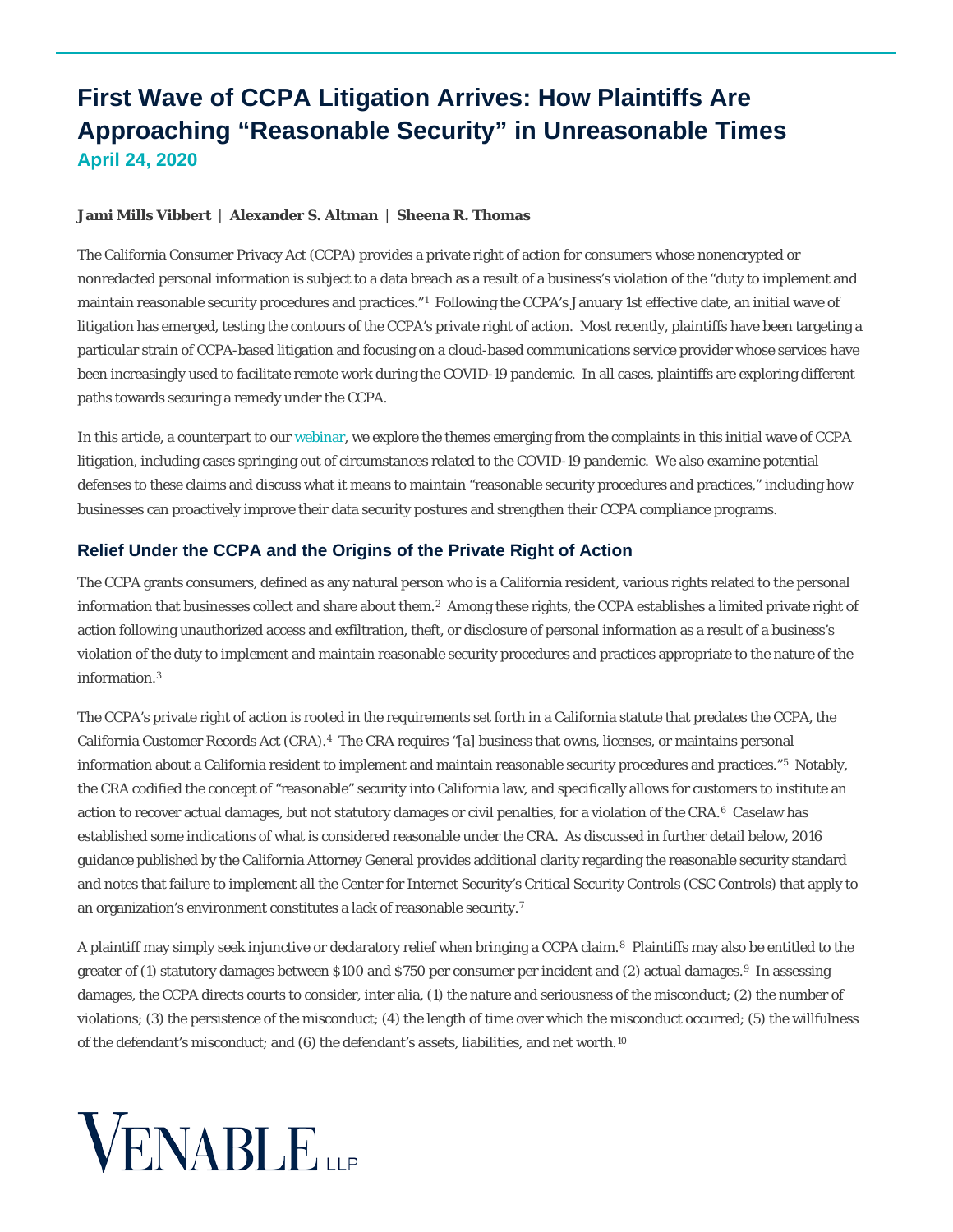## **First Wave of Complaints Filed Under the CCPA**

The cases filed under the CCPA so far can broadly be placed in two categories: (1) cases raising claims specifically under the CCPA's private right of action; and (2) "bootstrapping" cases, i.e., cases with claims that bootstrap alleged CCPA violations into a claim under California's unfair competition statute.

#### **Cases with Claims Arising Under the Private Right of Action**

Most of the cases invoking the CCPA thus far are those that include claims under the statutory private right of action. These claims allege: (1) a data breach that resulted from an organization's failure to maintain reasonable security procedures and practices; and/or (2) a separate violation of the provisions in the CCPA that the plaintiffs claim establishes the private right of action.[11](#page-5-8) A number of these types of claims have arisen most recently in connection with the increased use of virtual meetings as a result of COVID-19, in which the plaintiffs allege that unauthorized disclosure of personal information as a result of the defendant's violation of the duty to protect personal information.[12](#page-5-9) 

#### **Bootstrapping Cases**

Other complaints filed thus far do not invoke the CCPA's private right of action but instead, rely on an alleged CCPA violation as the basis for a claim under California's unfair competition law. The California Unfair Competition Law prohibits unlawful, fraudulent, or unfair business acts or practices, as those terms are defined under California law.[13](#page-5-10) Plaintiffs allege that violations of the CCPA constitute unlawful activities in contravention of the prohibition on unlawful, unfair, or fraudulent business acts or practices under California law.[14](#page-5-11)

## **Potential Defenses to CCPA Reasonable Security Claims**

While the allegations are nascent, a number of defenses to these CCPA claims—either those asserting the statutory private right of action or bootstrap claims—may be available to defendants in these or similar actions. As of this writing, none of the defendants have yet filed answers to or motions to dismiss the complaints.

#### **Statutory Standing – The Residency Requirement**

The CCPA is clear on who has the standing to bring a claim under the private right of action: a "consumer."[15](#page-5-12) Although "consumer" appears to be a fairly generic term, it is defined in the statute to mean only "a natural person who is a California resident[.]"<sup>16</sup> Several of the cases have been brought by individuals who are admittedly not California residents.<sup>17</sup> Any California resident class members could bring these claims, but those non-California residents do not meet the definition of a CCPA consumer. And, named plaintiffs that are residents of California may face difficulties in purporting to represent a multistate class. Although the CCPA provides that only "consumers" (i.e., California residents) may "institute a civil action," it is silent as to whether class members must also be California residents. Plaintiffs will almost assuredly attempt to broaden class representation as much as possible to leverage larger settlements, but limitations imposed by the Rules Enabling Act and Rule 23 of the Federal Rules of Civil Procedure can be used to resist such attempts.

#### **Retroactive Application**

Another potential deficiency of some of the cases filed thus far is that plaintiffs have alleged breaches or other improper conduct that occurred before January 1, 2020, the effective date of the CCPA.[18](#page-5-15) It is unlikely that courts will apply the CCPA retroactively because the text of the CCPA does not expressly allow for retroactive application. The California Supreme Court has held that "[i]t is an established canon of interpretation that statutes are not to be given a retrospective operation unless it is clearly made to appear that such was the legislative intent."[19](#page-5-16) Moreover, the CCPA falls under Section 3 of the California Civil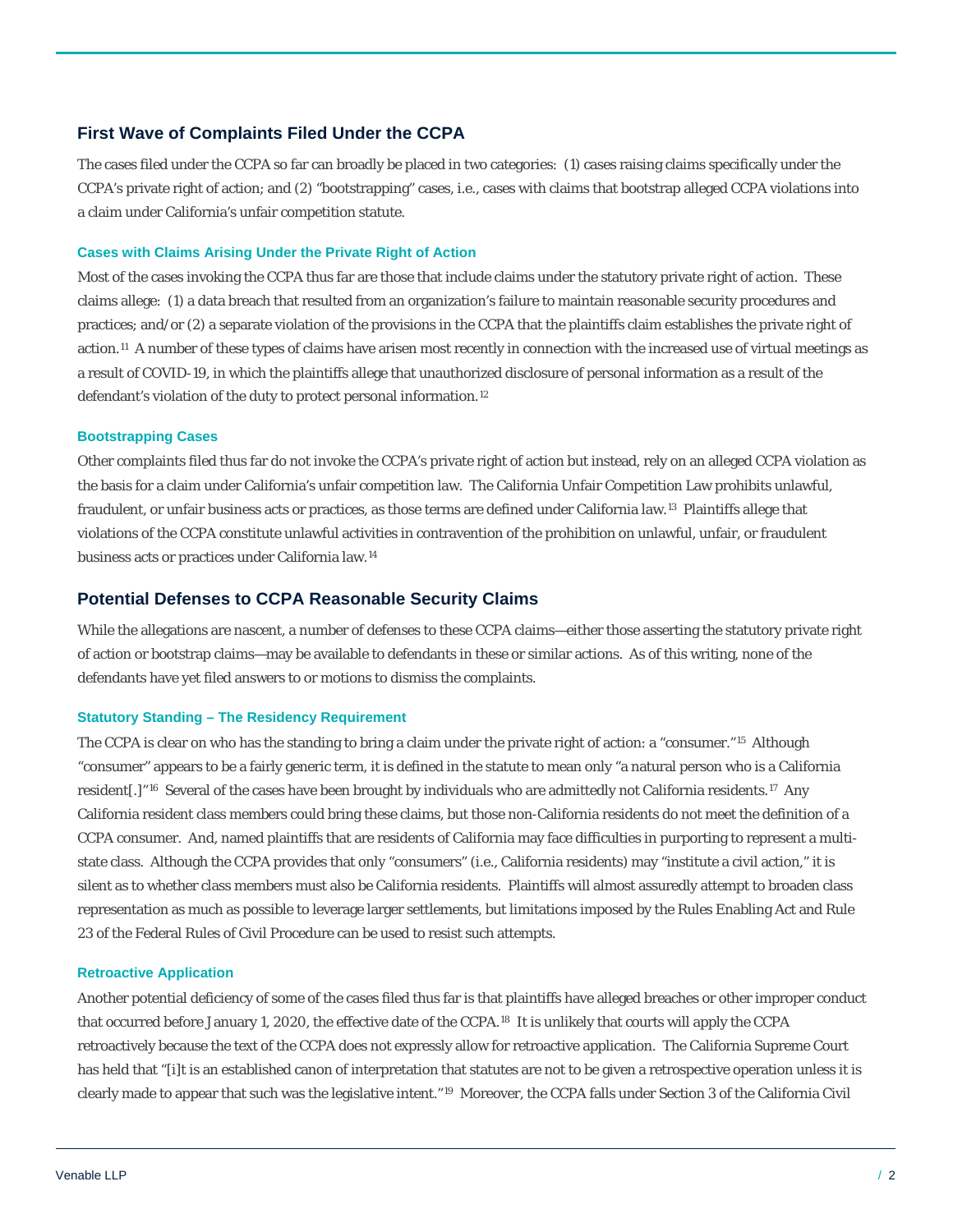Code, which provides that "[n]o part of [the code] is retroactive, unless expressly so declared."[20](#page-5-17) Thus, a defendant may be successful in arguing that it only had a "duty to implement and maintain reasonable security procedures and practices" once the CCPA went into effect on January 1, 2020, and that any alleged breaches occurring before then do not give rise to the CCPA's private right of action.

#### **Failure to Provide 30- Days' Notice**

The CCPA provides that "**prior** to initiating any action against a business for statutory damages. . . a consumer [must] provide[] a business 30 days' written notice identifying the specific provisions of this title the consumer alleges have been or are being violated."[21](#page-5-18) The cases filed have approached this provision in different ways. Some have alleged that notice has been provided without stating when.<sup>[22](#page-5-19)</sup> Some have omitted mention of the notice requirement entirely.<sup>23</sup> A useful analog to the CCPA's notice requirement is the 30-day notice required to bring claims under the California Consumers Legal Remedy Act (CLRA).<sup>24</sup> Courts at both the state and federal level have approved the dismissal of CLRA claims, either with or without leave to amend, for failure to comply with the 30-day notice requirement.<sup>[25](#page-5-22)</sup> In the context of the CCPA, therefore, defendants may have success in achieving dismissal of these complaints, although courts may allow plaintiffs to amend their complaints to attempt to remedy notice requirements.

#### **Curing Violations Within the Notice Period**

The notice provision provides defendants another potential defense: curing the alleged violation. Specifically, if a defendant, within 30 days of notice, "actually cures the noticed violation and provides the consumer an express written statement that the violations have been cured and that no further violations shall occur," the action may not be initiated. The criteria for determining whether a violation has been "cured" are unclear, and the statute does not define what it means to cure the violation. One complaint has alleged that plaintiff's notice "demand[ed] that the data breach be cured."[26](#page-5-23) Another alleges only that plaintiff sought "a demand for relief" in their notice[.27](#page-5-24) None of the Complaints has alleged that the defendants failed to cure their CCPA violations. Therefore, defendants may be able to seek dismissal on the grounds that defendants have not had the opportunity to cure their violations.

While whether a violation has been cured is unclear, defendants may also be able to argue that they did cure the violation as an affirmative defense. That could mean that defendants cured the allegedly unreasonable security measure or it could mean that the defendant remediated any of the alleged harm to the plaintiffs. The CLRA may again prove instructive in that courts have interpreted offers to pay for damages sufficient to satisfy the CLRA's cure provision.[28](#page-5-25)

#### **Alleged Violation is Outside the Scope of the Private Right of Action**

Some of the claims brought under the CCPA's statutory right of action raised thus far do not appear to allege a breach of security so much as a failure of a defendant to abide by other requirements of the CCPA, such as the obligation to provide consumers with notice regarding the information to be collected at or before the point of collection or when personal information may be sold to a third party.[29](#page-5-26) In these instances, defendants may raise the defense that the alleged violation was not the result of a failure to provide reasonable security, but rather a failure, for example, to provide notice of collection, use, or sale of personal information. This, they will argue, brings the alleged failure outside of the scope of the private right of action, which applies only to "quote statute".

#### **Proof of Data Breach**

The CCPA's private right of action provision has rather unique wording to describe what constitutes an actionable breach: "unauthorized access and exfiltration, theft, or disclosure."[30](#page-5-27) In order for a data breach to be actionable, therefore, a plaintiff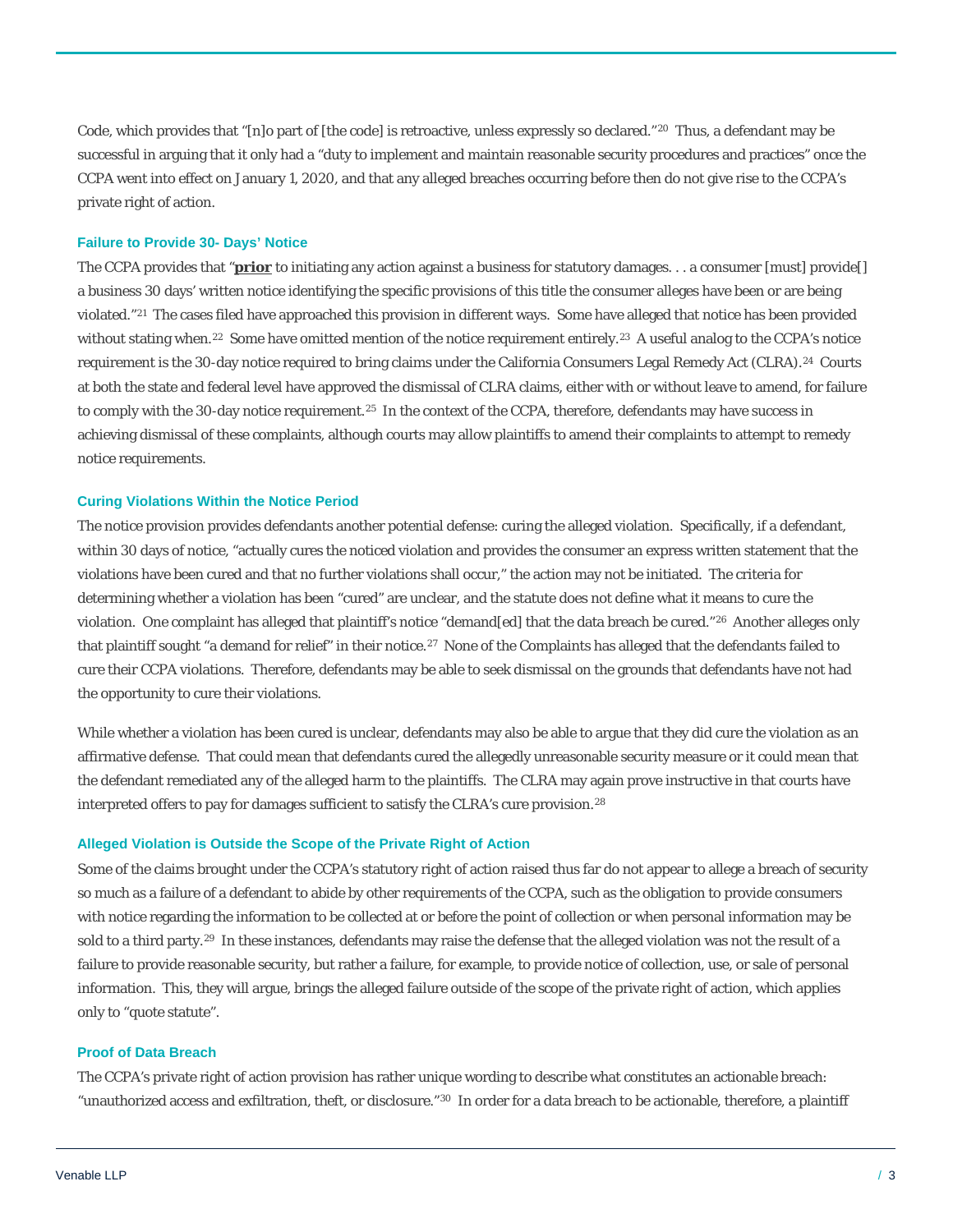will need to prove both (1) unauthorized access to personal information; and (2) exfiltration, theft, or disclosure of the information. This could be a steep hill to climb because the CCPA does not define any of those terms. What is clear, however, is that mere access to personal information will not sustain the private right of action without something more, such as a theft of information. This could prove troublesome for some of the complaints filed thus far. For example, one plaintiff has alleged that the defendant's software wrongfully runs its encryption key servers out of China and that, therefore, "the Chinese government might be able to see" users' personal information.<sup>[31](#page-5-28)</sup> It is unlikely that hypothetical access—without actual exfiltration, theft, or disclosure—will meet the CCPA's standard.

In addition, similar to what has happened under the Confidentiality of Medical Information Act (CMIA) with respect to the burden on plaintiffs to show information was viewed by a third party, defendants may be able to argue that plaintiffs must prove that the information at issue itself (and not just the defendants' systems) was actually disclosed to or stolen by an unauthorized individual. As we have seen in the CMIA cases, this can be very difficult to accomplish.

#### **Existence of Reasonable Security Procedures and Practices**

The CCPA's private right of action does not apply to every single breach of personal information, but only to those resulting from "a violation of the duty to implement and maintain reasonable security procedures and practices appropriate to the nature of the information to protect the personal information."[32](#page-5-29) This raises the possible defense that a breach occurred *in spite of* the implementation of reasonable security. Defendants are likely to raise this defense, especially in cases where sufficient security safeguards were in place to protect the information at issue. Whether a defendant's security practices are reasonable, however, is likely to be a fact-dependent inquiry that likely cannot be determined on a motion to dismiss or early on in litigation.

#### **Prohibition on Bootstrapping**

With respect to "bootstrapped" claims (i.e., claims citing CCPA violations, but arising under other laws, such as the Unfair Competition Law), defendants likely can rely on the CCPA's provision that "[n]othing in [the CCPA] shall be interpreted to serve as the basis for a private right of action under any other law."[33](#page-5-30) This would appear to mean that potential plaintiffs cannot bootstrap unfair competition or other non-CCPA claims. In an analogous situation, the California Supreme Court held that a plaintiff could not "plead around" the "absolute bar to relief" set forth in the Unfair Insurance Practices Act "by recasting the cause of action as one for unfair competition."[34](#page-5-31) Defendants are sure to attack bootstrapped claims with the CCPA's specific bar on using the Unfair Competition Law to bootstrap CCPA claims.

## **How Can You Avoid CCPA Litigation? And What is Reasonable Security and What Are the Best Practices that Support It?**

The best protection against CCPA litigation remains not being subject to a data breach under California law. Reviewing and monitoring security practices can help to prevent security incidents from occurring in the first instance. In addition, assuming plaintiffs get beyond the motion to dismiss stage that may succeed as indicated above, being able to show that reasonable security was in place will be critical. Conducting thorough security risk assessments, particularly ones that evaluate the legal risk of not adopting certain safeguards, as opposed to the mere security risk, can and will be critical to succeeding in CCPA litigation.

The CCPA does not define what constitutes "reasonable security procedures and practices," but direction may be gleaned from regulatory enforcement action and guidance. For example, the Federal Trade Commission (FTC) has applied its statutory authority to enjoin "unfair or deceptive" business practices under the FTC Act[35](#page-5-32) to enforce data security practices. The FTC pursues enforcement under its deception authority based on companies' alleged noncompliance with their statements or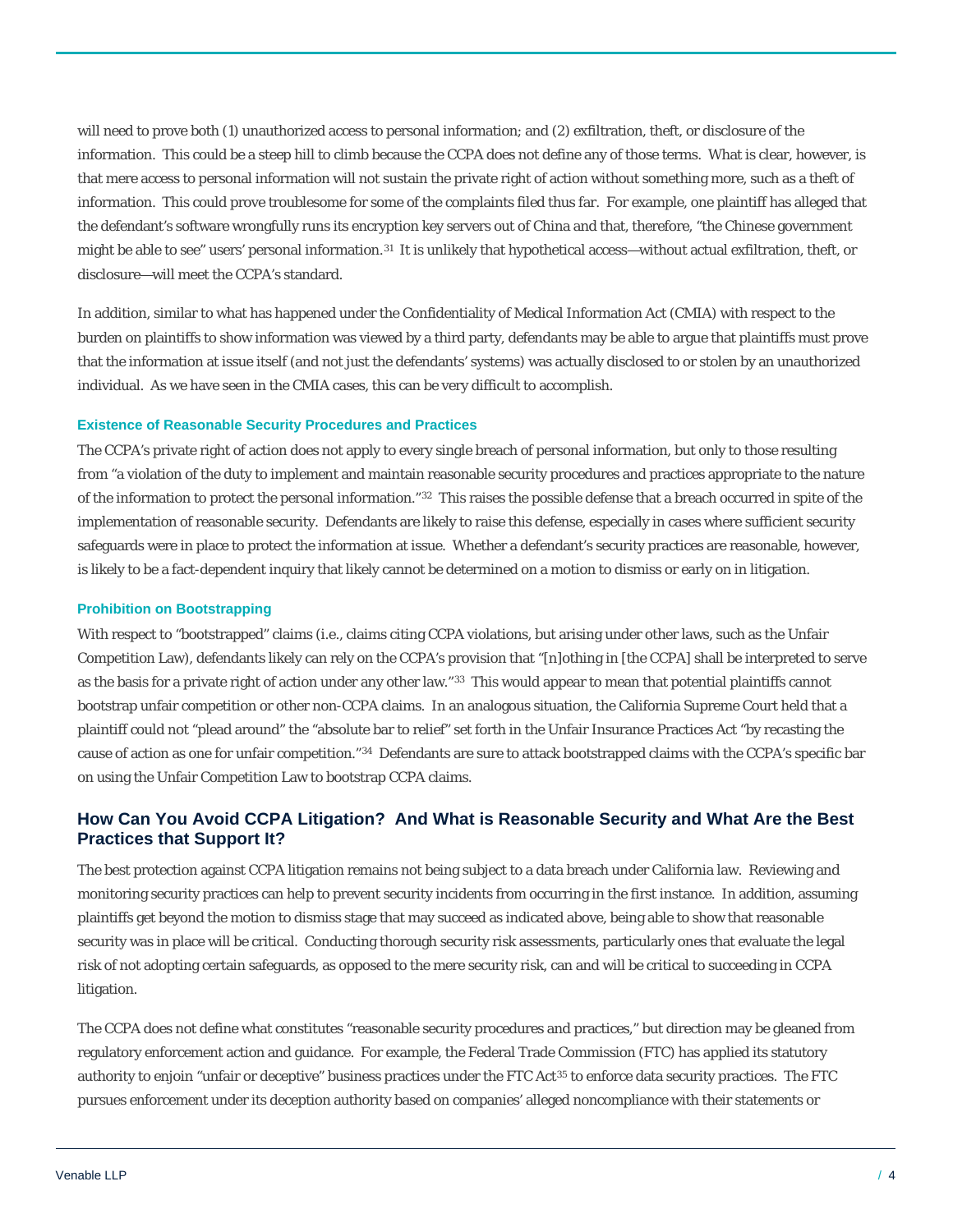commitments related to data security. The FTC has also brought enforcement actions under its unfairness authority against companies for engaging in practices that the FTC believes present an unreasonable risk to the security of the personal information of employees, customers, and consumers.

This "reasonableness" standard has been the central component of more than sixty-five FTC settlements with companies in which the FTC has alleged that defendants' security practices were unfair under Section 5 of the FTC Act, even if they were not contrary to public statements and even if there was no financial harm to consumers. Through these settlements, the FTC has emphasized that companies handling consumer information should implement a data security program that contains administrative, technical, and physical safeguards appropriate to the organization's size and complexity, the nature and scope of its activities, the sensitivity of the personal information, and the cost of available tools to improve security and reduce vulnerabilities.[36](#page-5-33)

Although FTC complaints, consent orders, and settlements are not binding on courts adjudicating data security-related claims, the FTC has been the most prevalent regulator with respect to articulating what an unreasonable data security practice is. Therefore, when determining how to minimize legal liability under state and federal law requiring "reasonable" or "appropriate" data security, many organizations rely on FTC settlements as instructive as to what a regulator may deem unreasonable.

In the context of the CRA, which also requires businesses to maintain reasonable security, California has already weighed in on what constitutes reasonableness. In 2016, Attorney General Kamala Harris cited the twenty Center for Internet Security's Critical Security Controls (CIS Controls), stating that "[t]he failure to implement all the [CIS] Controls that apply to an organization's environment constitutes a lack of reasonable security." Although this guidance predates the enactment of the CCPA, courts, and regulators may see consideration of the CIS Controls as a benchmark of reasonableness for the purposes of determining liability for alleged CCPA violations.

Finally, many organizations draw upon industry guidance in the form of the International Standards Organization (ISO) 27001 risk management framework and the National Institute of Standards and Technology (NIST) 800-53 for additional direction with respect to reasonable security. ISO 27001 is an international standard providing requirements for an information security management system that is widely used to benchmark and evaluate whether controls are "appropriate technical and organizational measures" required under the EU's General Data Protection Regulation. NIST 800-53 is a set of recommended security controls and assessment procedures directed at federal information systems and organizations and is generally the preeminent industry standard for security in the United States.

The most important thing an organization can do to support reasonable security efforts is to document the process. This includes documenting what steps your organization has taken to secure its systems and data, documentation describing processes and procedures, and documentation around assessments and other mechanisms set up to ensure that the security measures are functioning properly and are updated on a regular interval. Engaging with counsel can help determine what is legally necessary to meet reasonable or adequate security practices under this and other statutes and regulations.

 $\overline{a}$ 

<span id="page-4-0"></span><sup>1</sup> Cal. Civ. Code § 1798.150.

<span id="page-4-1"></span><sup>2</sup> *Id.* § 1798.100, *et. seq*.